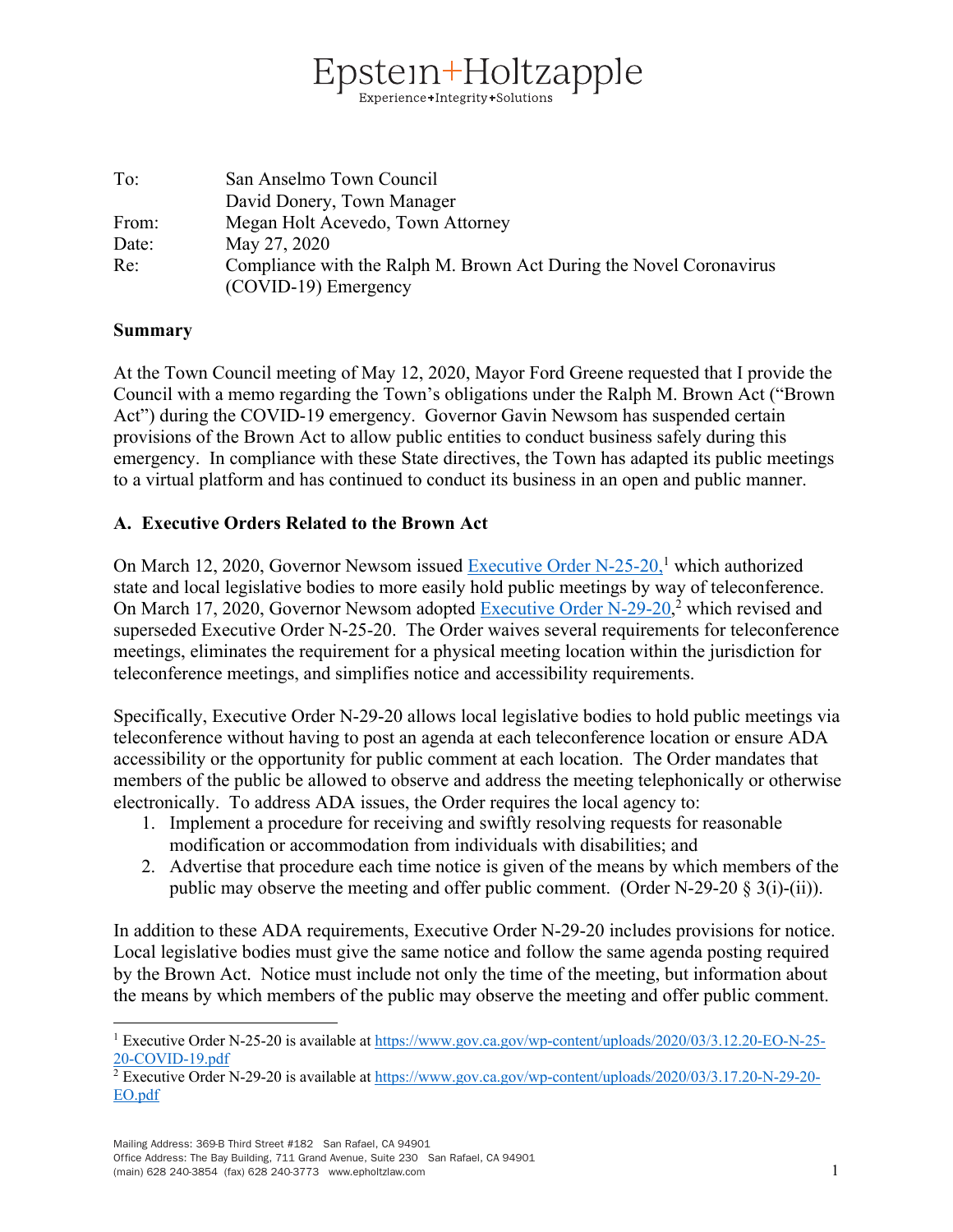# $Epstein++Holtzapple$

(Order N-29-20  $\S 3(i)$ -(ii)). The Order specifies that the provisions concerning the conduct of public meetings shall apply only during the period in which state and local health officails have imposed or recommended social distancing measures. (Order N-29-20 § 3).

On March 21, 2020, Governor Newsom adopted Executive Order N-35-20,<sup>3</sup> which further loosens Brown Act requirements. The Order permits legislative bodies to receive updates about the COVID-19 emergency outside of public meetings.

[A]ll members of a local legislative body or state body may receive updates (including, but not limited to, simultaneous updates) relevant to the declared emergency (including, but not limited to, updates concerning the impacts of COVID-19, the government response to COVID-19, and other aspects relevant to the declared emergency) from federal, state, and local officials, and may ask questions of those federal, state, and local officials, in order for members of the legislative body to stay apprised of emergency

operations and the impact of the emergency on their constituents. (Order N-35-20  $\S$  2). Members of a legislative body may receive and ask questions about the emergency and emergency response simultaneously or through serial communications. However, the Order prohibits members from taking action on, or discussing amongst themselves, any item of business that is within the subject matter jurisdiction of the legislative body without complying with otherwise-applicable requirements of the Brown Act.

Most recently, on May 7, 2020, Governor Newsom adopted Executive Order N-63-20,<sup>4</sup> which addresses public hearing requirements. The Order provides that any statute or regulation that permits a party or witness to participate in a hearing in person, a member of the public to be physically present at the place where a presiding officer conducts a hearing, or a party to object to a presiding officer conducting all or part of a hearing by telephone, television, or other electronic means, is suspended, provided all of the following requirements are satisfied.

- 1. Each participant in the hearing has an opportunity to participate in and to hear the entire proceeding while it is taking place and to observe exhibits;
- 2. A member of the public who is otherwise entitled to observe the hearing may observe the hearing using electronic means; and
- 3. The presiding officer satisfies all requirements of the ADA and Unruh Civil Rights Act. (Order N-63-20 § 11).

## **B. Town Compliance with State Law**

The Town initially canceled Town Council meetings when it became clear that gathering in groups would not be safe for the public, Council members or staff. When the Town held its first virtual Town Council meeting via Zoom on April 14, 2020, and for subsequent Council meetings, the Town has complied with Executive Order N-29-20. Specifically, the Town provided notice on the agenda of the procedure by which the Town can receive and resolve

Office Address: The Bay Building, 711 Grand Avenue, Suite 230 San Rafael, CA 94901 (main) 628 240-3854 (fax) 628 240-3773 www.epholtzlaw.com 2

<sup>3</sup> Executive Order N-35-20 is available at https://www.gov.ca.gov/wp-content/uploads/2020/03/3.21.20-EO-N-35- 20-text.pdf

<sup>4</sup> Executive Order N-63-20 is available at https://www.gov.ca.gov/wp-content/uploads/2020/05/5.7.20-EO-N-63-20 text.pdf